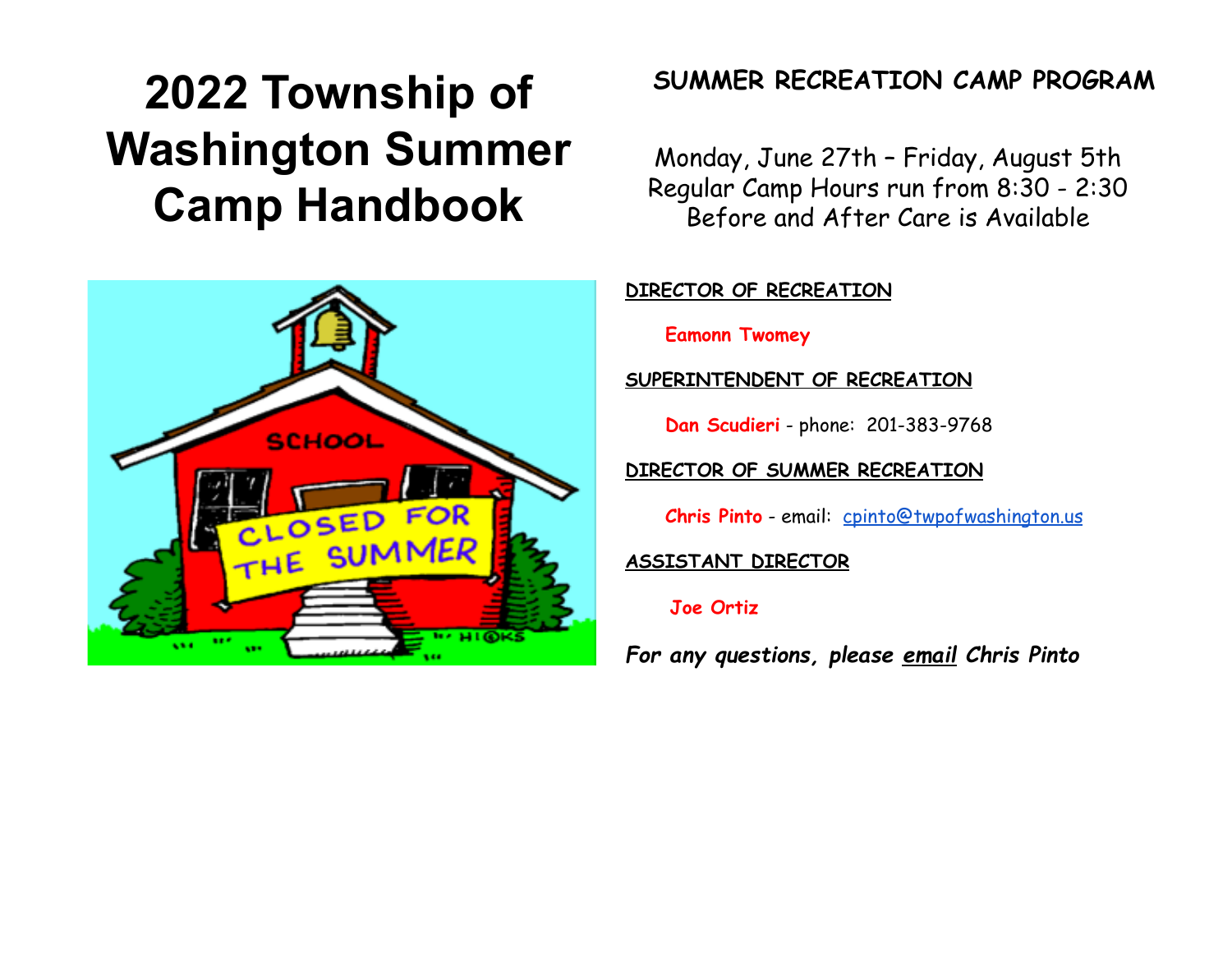### **THE TOWNSHIP OF WASHINGTON SUMMER RECREATION PROGRAM**

**Bethany Community Center & Memorial Field** The camp is open to children entering Kindergarten through 8th grade in the fall.

### **RAIN POLICY**

In case of rain, camp will be held completely indoors at The Bethany Community Center for all grades

You will receive emails prior to the start of camp to better direct you of dropoff and pickup procedures at our new facility.

### **HEAT POLICY**

WE HAVE FULL-TIME AIR CONDITIONING!!!!!! However, we will spend 70% of our day outside, but during extreme heat, campers will be moved inside and outside for safety reasons. There are filtered water fountains throughout the facility and we will keep water coolers outside at our numerous sites as well.

## **BEFORE AND AFTER CARE PROGRAM**

Before and After Care are available for all campers in Summer Recreation at an additional fee. Both will be held on-site at Memorial Field. Before Care is from 7:30 -8:30 a.m. and After Care is from 2:30 - 6:00 p.m.

Supervision is done by counselors and their supervisors.

Please see "Trip Schedule and other Miscellaneous Information" which will be announced soon.

# **GENERAL POLICIES**

Campers must follow all of the rules of the camp. These will be explained to them on the first day of camp. Campers must follow these rules to ensure the safety of themselves and other campers.

Please notify your child's counselor of any issues that you believe need to be brought to their attention including, within reason, any specific instructions pertaining to your child. If, after speaking with the counselor, you are not satisfied with the results, please notify one of the on-site supervisors.

Under no circumstances will bullying, fighting, or the use of abusive behavior be permitted. Any child exhibiting inappropriate behavior will be informed that his/her behavior could result in temporary or permanent removal from program activities by either their Counselor or a Supervisor. Parents will also be advised of any such behavior. Should this behavior continue, the Counselor will again speak with the Supervisors who will then speak with the Director. The parents will then be notified of the decision to remove the child from camp.

Please apply sunscreen to your child prior to leaving for camp in the morning. If they are able to apply sunscreen themselves, please send additional with them to camp.

Snacks, lunches, and drinks should be sent with campers every day. A snack & lunch time will be scheduled by each group every day. Your children will be reminded to clean up their trash and eat with their groups.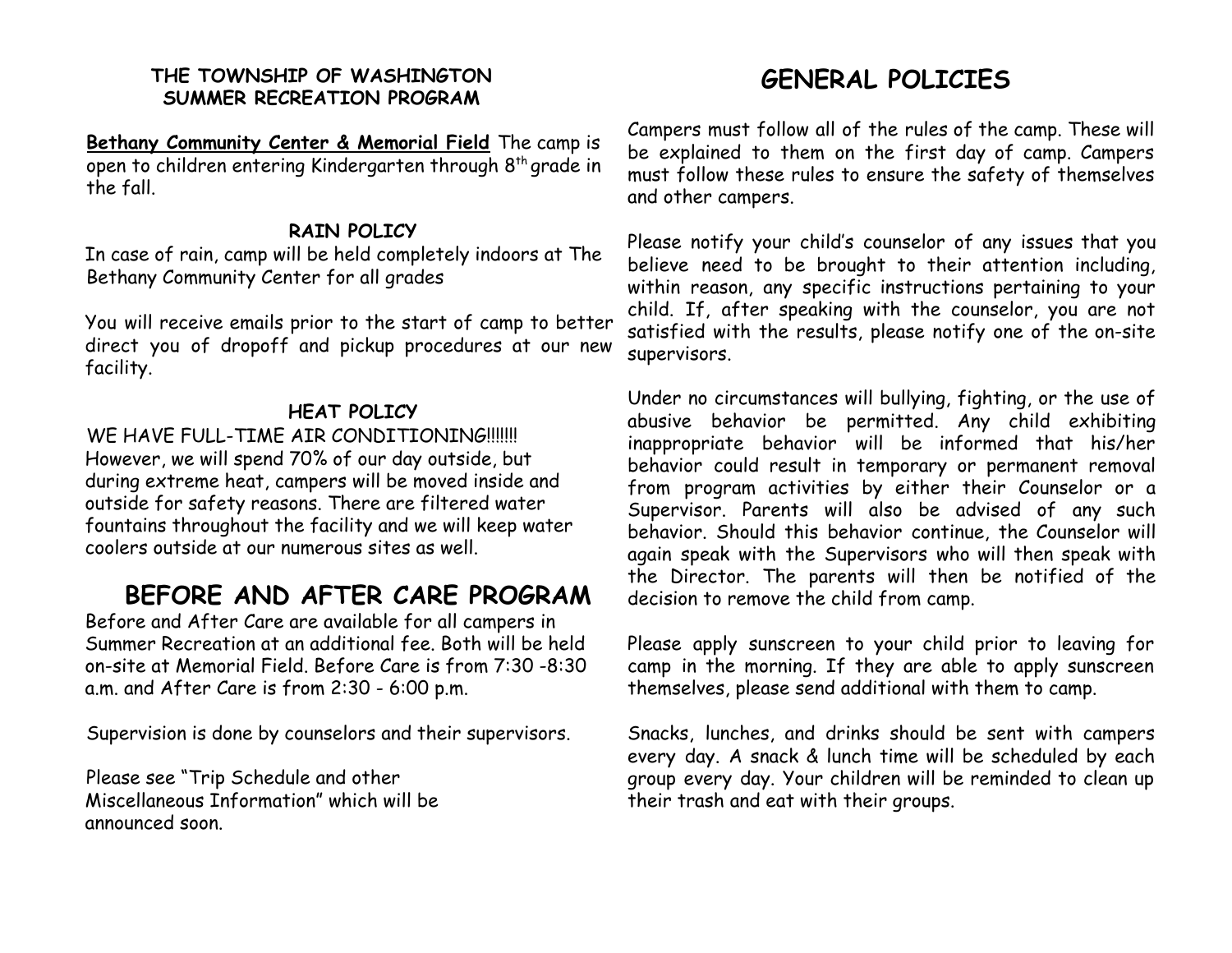## **GENERAL POLICIES (cont.)**

Our water sprinklers will be turned on most days when the weather is too hot. Please send your child with a towel every day and encourage them to wear a bathing suit to camp under their clothing if they will be getting wet.

Please do not send your child prior to the 8:30 a.m start time unless they are enrolled in Before Care. Counselors will have a meeting every morning and cannot sign in campers prior to 8:30 a.m.

Please make sure to pick up your child at the 2:30 p.m. dismissal time or the 6:00 p.m. After Care dismissal time. Failure to do so will result in a late fee of \$35.

Please only sign-up your child for the Swimming only if they are able to swim. Swimming is daily for all ELIGIBLE grades for a separate fee of \$100 for the season, \$30 for a week, and \$10 each day. Daily swimming is a designated day each week depending on your child's grade.

**Children must have an adult sign them out of camp each day**. If it is not a parent or guardian, parents must have provided the camp supervisors with the names of those adults who are allowed to sign their child out of camp. **And, this person must show identification when signing out a child.**

If an adult is not on the approved sign-out list, the parent or guardian must send in a note on the day they would like their child dismissed to another adult. The adult **must show identification**.

# **GENERAL POLICIES (cont.)**

No child may leave camp on his/her own unless a note is given on the day they are allowed to leave with specific instructions for the counselor. This is only for children who are either walking or biking home, if they are not being driven in a car.

It is the responsibility of the parent/guardian to notify his/her children(s) counselor at the beginning of the camp day that they will be picking up their child at a time other than regular dismissal time.

A pickup location can be discussed to make finding the child easier for the parent.

All children **must wear sneakers** every day. They may bring sandals/flip flops. However, due to the amount of walking and physical activities sneakers must be worn.

Children are grouped based on the grade they are entering in September of 2022. Please give your child's counselor or counselors any important information including phone numbers and best ways to contact you should they have a need to do so.